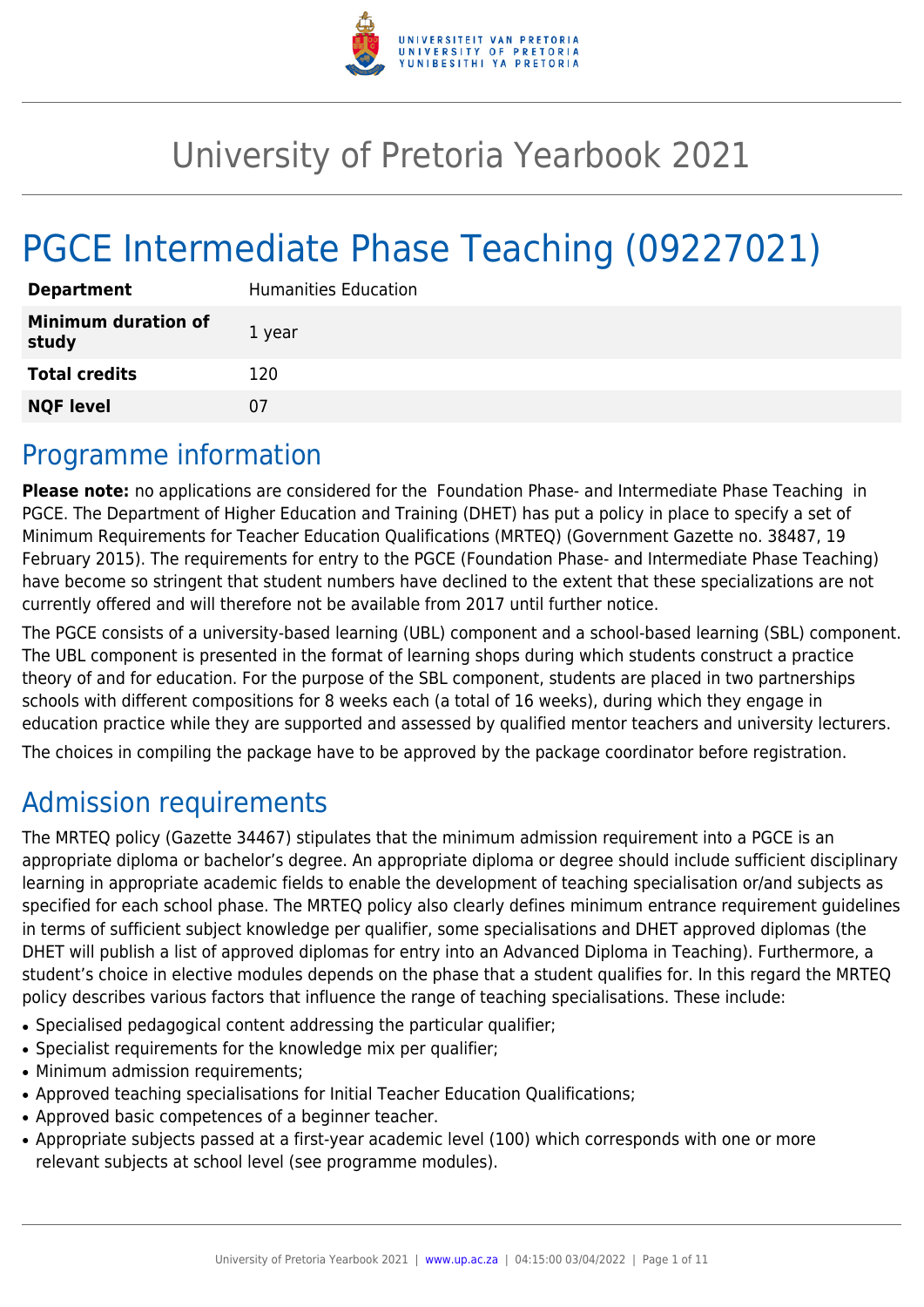

- English passed at First year level. Any ONE official language passed at first-year degree level besides English.
- Any Mathematics, Applied Mathematics, Statistics or Applied Statistics, Accountancy (or suitable course addressing the Foundations of Mathematics) at First year level to 6 credits minimum.

# Additional requirements

### **Intermediate Phase Teaching**:

Appropriate subjects passed at a first-year academic level (100) which corresponds with one or more relevant subjects at school level (see programme modules). English passed at First year level. Any ONE official language passed at first-year degree level besides English. Any Mathematics, Applied Mathematics, Statistics or Applied Statistics, Accountancy (or suitable course addressing the Foundations of Mathematics) at First year level to 6 credits minimum.

# Other programme-specific information

### **Elective modules**:

Choose two of the following eight learning areas in accordance with the admission requirements (relevant academic modules are indicated in brackets):

- IPH 416: Languages (Afrikaans, English)
- IPH 412: Mathematics (Mathematics, Applied mathematics, Statistics or any other related academic module)
- IPH 403: Art and culture (Art, Drama, Dance, Anthropology or any other related academic module)
- IPH 414: Social sciences (History, Geography, Sociology, Political science or any other related academic module)
- IPH 417: Natural sciences (Biology, Botany, Zoology, Chemistry, Physics, Physiology, Genetics, Microbiology, Biotechnology or any other related academic module)
- IPH 408: Technology (Any technology, technical or computer related academic module)
- IPH 409: Economic and management sciences (Economics, Business economics, Entrepreneurship, Business management, Accounting or any other related academic module)
- IPH 410: Life orientation (Psychology, Human movement studies, Recreation or any other related academic module)

# **Class attendance**

The teacher education programmes of the Faculty of Education have been approved and accredited by the Department of Education. Due to the fact that the Faculty places high emphasis on the development of skills and competences, class attendance is compulsory for all student teachers for the full duration of the training period specified by SAQA (South African Qualification Authority).

### **Programme delivery**

The PGCE consists of a university-based learning (UBL) component and a school-based learning (SBL) component. The UBL component is presented in the format of learning shops during which students construct a practice theory of and for education. For the purpose of the SBL component, students are placed in two partnership schools with different compositions for 6 weeks each (a total of 12 weeks), during which they engage in education practice while they are supported and assessed by qualified mentor teachers and university mentor lecturers.

# Examinations and pass requirements

PPF 400 and PRO 410 are assessed through continuous and integrated assessment conducted on beginner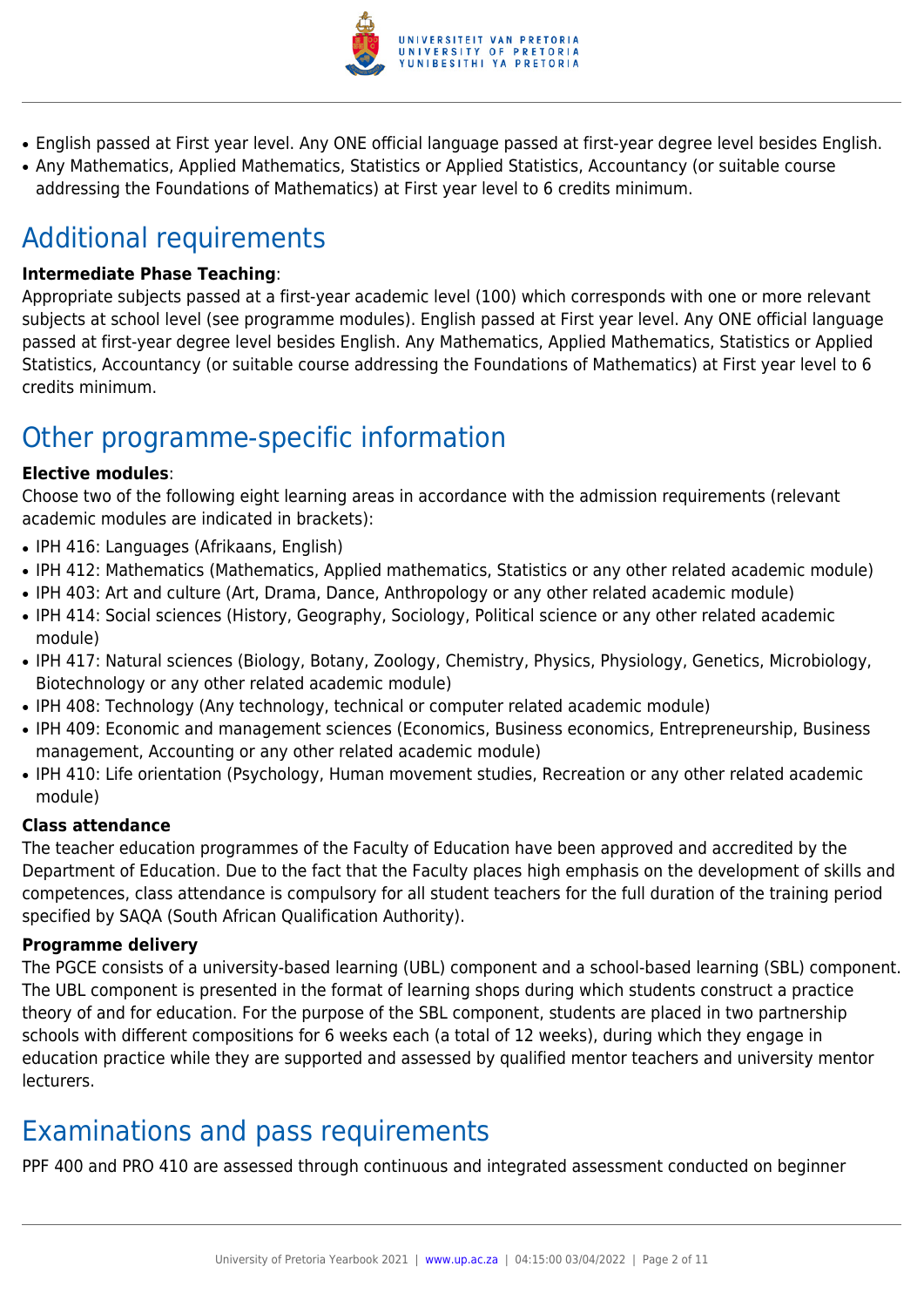

teacher competence-based criteria. Assessment and feedback will be done continuously, as well as at the end of the first semester. At the end of the year students will be required to demonstrate their professional growth through a portfolio.

#### **Special examinations in the Faculty of Education**

A final-year student, who has failed a maximum of three semester modules or their equivalent with a final mark of at least 40% in each, may be admitted by the Dean to a special examination in these modules during January of the following year, provided that this will enable the student to comply with all the requirements for the certificate.

# Pass with distinction

The PGCE will be awarded with distinction to a student who obtained 75% in each of the Professional development (PPF 400), Facilitating learning (FCL 400) and the specialisation module(s), as well as an average of 75% in all the other modules.

# General information

#### **Computer literacy**

The computer literacy of all students will be determined by a proficiency test. Students are placed in a specified computer literacy module according to their performance in the proficiency test.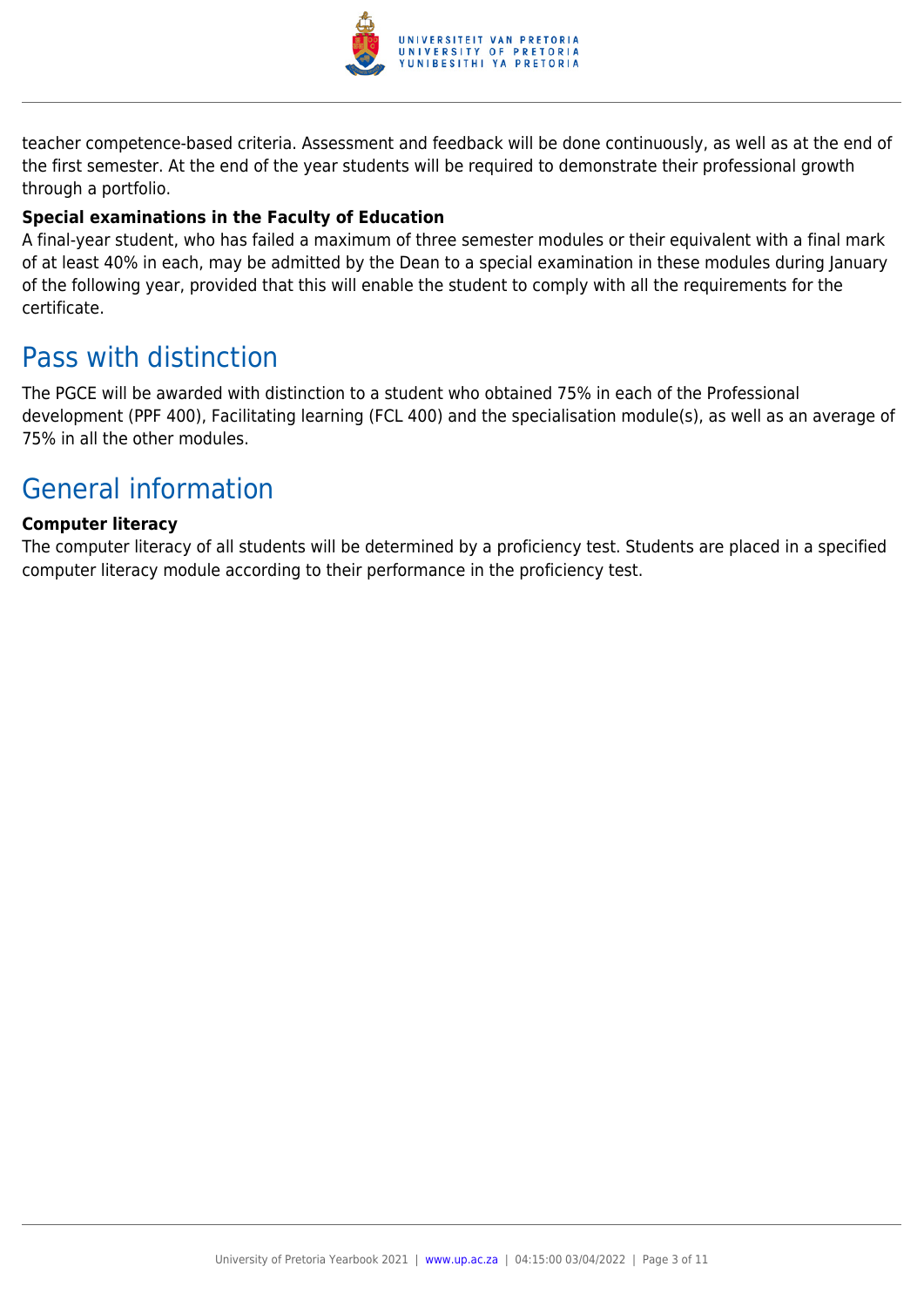

# Curriculum: Final year

**Minimum credits: 139**

# **Fundamental modules**

# **Foundations of education 401 (FOE 401)**

| <b>Module credits</b>         | 8.00                                       |
|-------------------------------|--------------------------------------------|
| <b>NQF Level</b>              | 07                                         |
| <b>Prerequisites</b>          | As per PGCE entrance requirements.         |
| <b>Contact time</b>           | 24 lectures per year, 4 tutorials per year |
| <b>Language of tuition</b>    | Module is presented in English             |
| <b>Department</b>             | <b>Humanities Education</b>                |
| <b>Period of presentation</b> | Year                                       |

#### **Module content**

FOE 401 introduces the study of education and its foundations. Students are guided in the exploration of philosophers in education such as Rousseau, Pestalozzi, Montessori, Gandhi, Steiner, Dewey, Piaget, Vygotsky, Illich, Freire and Lakoff. A dissecting look at the historic and futuristic trends that impacts change in education.

# **Global and social perspectives in education 401 (GPE 401)**

| <b>Module credits</b>         | 8.00                                       |
|-------------------------------|--------------------------------------------|
| <b>NQF Level</b>              | 07                                         |
| <b>Prerequisites</b>          | As per PGCE entrance requirements          |
| <b>Contact time</b>           | 24 lectures per year, 4 tutorials per year |
| <b>Language of tuition</b>    | Module is presented in English             |
| <b>Department</b>             | <b>Humanities Education</b>                |
| <b>Period of presentation</b> | Year                                       |

### **Module content**

GPE 401 refers to knowledge of varied situations, contexts and environments of education as well as prevailing policy, political and organizational contexts. GPE 401 is driven by an agenda of social justice and service learning where students discuss dealing with future scenarios in education emerging from globalisation, world of work and other contextual streams. Students study and experience the contextual understanding of the human and sociological development impacting on education with particular reference to following an asset-based approach to managing a diverse, multicultural, multi-ethnic group of learners often contending with problematic home circumstances and under the threat of HIV/Aids.

### **First aid 454 (JNH 454)**

| <b>Module credits</b> | 3.00 |
|-----------------------|------|
| <b>NQF Level</b>      | 07   |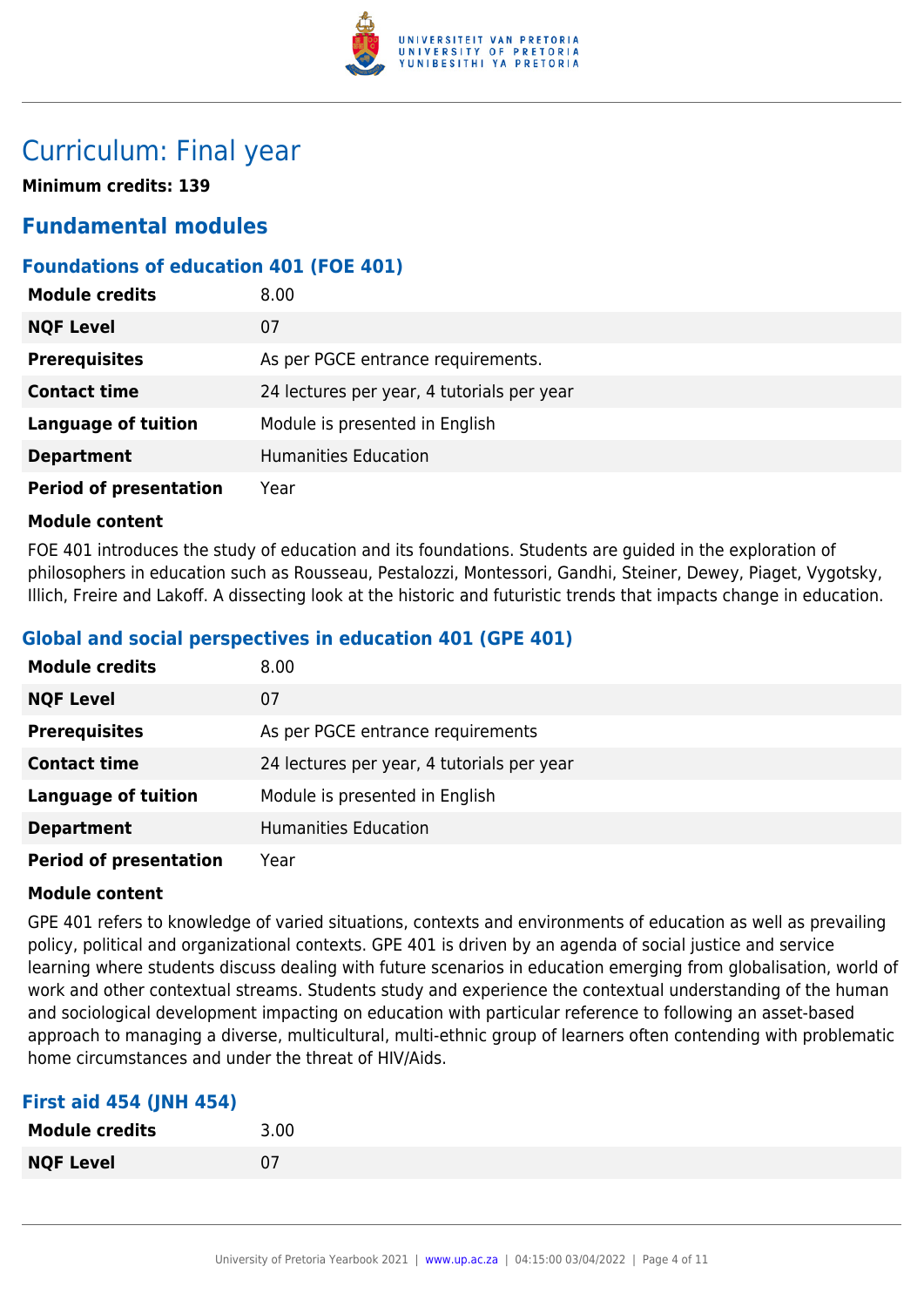

| <b>Prerequisites</b>          | Available to final year students only. |
|-------------------------------|----------------------------------------|
| <b>Contact time</b>           | 2 practicals per week                  |
| <b>Language of tuition</b>    | Module is presented in English         |
| <b>Department</b>             | <b>Humanities Education</b>            |
| <b>Period of presentation</b> | Consult the department                 |

A practical course in the basic skills of first aid.

# **Core modules**

### **Facilitating learning 401 (FCL 401)**

| <b>Module credits</b>         | 12.00                                       |
|-------------------------------|---------------------------------------------|
| <b>NQF Level</b>              | 07                                          |
| <b>Prerequisites</b>          | As per PGCE entrance requirements           |
| <b>Contact time</b>           | 26 tutorials per year, 28 lectures per year |
| <b>Language of tuition</b>    | Module is presented in English              |
| <b>Department</b>             | <b>Humanities Education</b>                 |
| <b>Period of presentation</b> | Year                                        |

#### **Module content**

In FCL 401 students study the principles, practices and methods of teaching in a generic pedagogical sense. In particular general instructional knowledge is introduced using discursive resources to analyse practices across a variety of contexts, drawing from the latest textbooks, case studies (video and written based) and discussions.

# **Information and communication technology 410 (ICT 410)**

| <b>Module credits</b>         | 6.00                                                                     |
|-------------------------------|--------------------------------------------------------------------------|
| <b>NQF Level</b>              | 07                                                                       |
| <b>Prerequisites</b>          | As per PGCE entrance requirements and performance on the profiency test. |
| <b>Contact time</b>           | 3 tutorials per year, 32 lectures per year                               |
| <b>Language of tuition</b>    | Module is presented in English                                           |
| <b>Department</b>             | Science Mathematics and Technology Education                             |
| <b>Period of presentation</b> | Year                                                                     |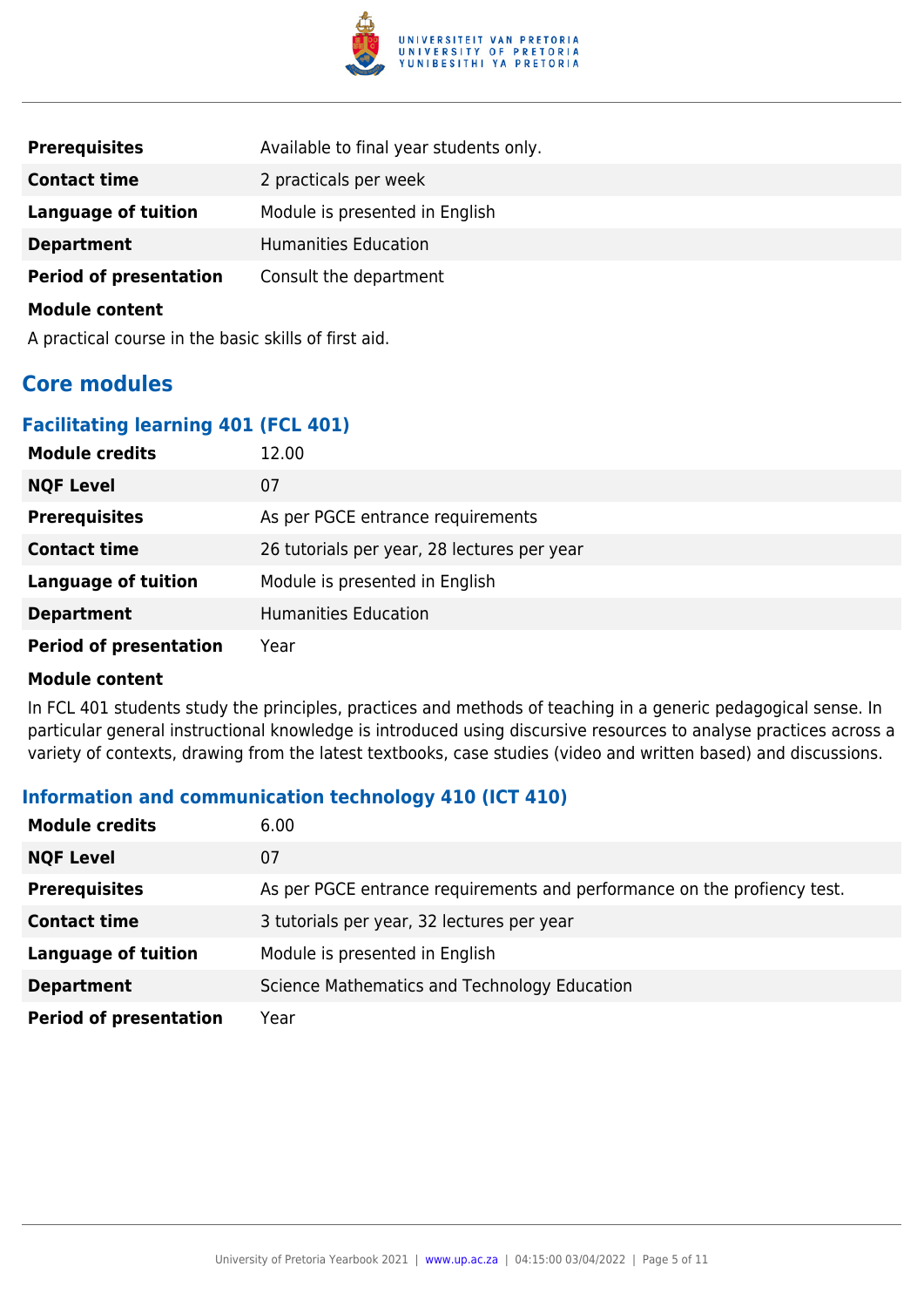

ICT 410 builds on the basic competency that the AIM modules produce and aims to further enhance students' information and communication technology literacy. The main focus of this module is on advancing technology skills in using information and communication technology for pedagogical, administrative and professional practices of pre-service teachers. This module aims to present ICT; as a cognitive and instructional tool in teaching and learning; as a tool to enhance administrative functioning and as a tool for professional development.

# **Learning theories and assessment in teaching 401 (LNT 401)**

| <b>Module credits</b>         | 18.00                                      |
|-------------------------------|--------------------------------------------|
| <b>NQF Level</b>              | 07                                         |
| <b>Prerequisites</b>          | As per PGCE entrance requirements          |
| <b>Contact time</b>           | 10 tutorial per year, 54 lectures per year |
| <b>Language of tuition</b>    | Module is presented in English             |
| <b>Department</b>             | <b>Humanities Education</b>                |
| <b>Period of presentation</b> | Year                                       |

### **Module content**

LNT 401 incorporates general pedagogical knowledge which includes knowledge of learners, learning, curriculum and general instructional and assessment strategies. This study focuses on different theories of learning. Students will be challenged to explore most recent research on learning style preferences and motivation, whole-brain learning and multiple intelligences and possible causes of poor and underachievement to enable them to cater for the diversity of learners. Theory and practice of teaching assessment. Recording and reporting of assessment. Self-assessment, peer assessment and formal assessment. Accommodations and alternative assessment of learners with a disability. Concepts, elements and skills of critical and creative thinking will be dealt with to create challenging and supportive learning environments.

# **Professional development 401 (PPF 401)**

| <b>Module credits</b>         | 8.00                                       |
|-------------------------------|--------------------------------------------|
| <b>NQF Level</b>              | 07                                         |
| <b>Prerequisites</b>          | As per PGCE entrance requirements          |
| <b>Contact time</b>           | 24 lectures per year, 4 tutorials per year |
| <b>Language of tuition</b>    | Module is presented in English             |
| <b>Department</b>             | <b>Humanities Education</b>                |
| <b>Period of presentation</b> | Year                                       |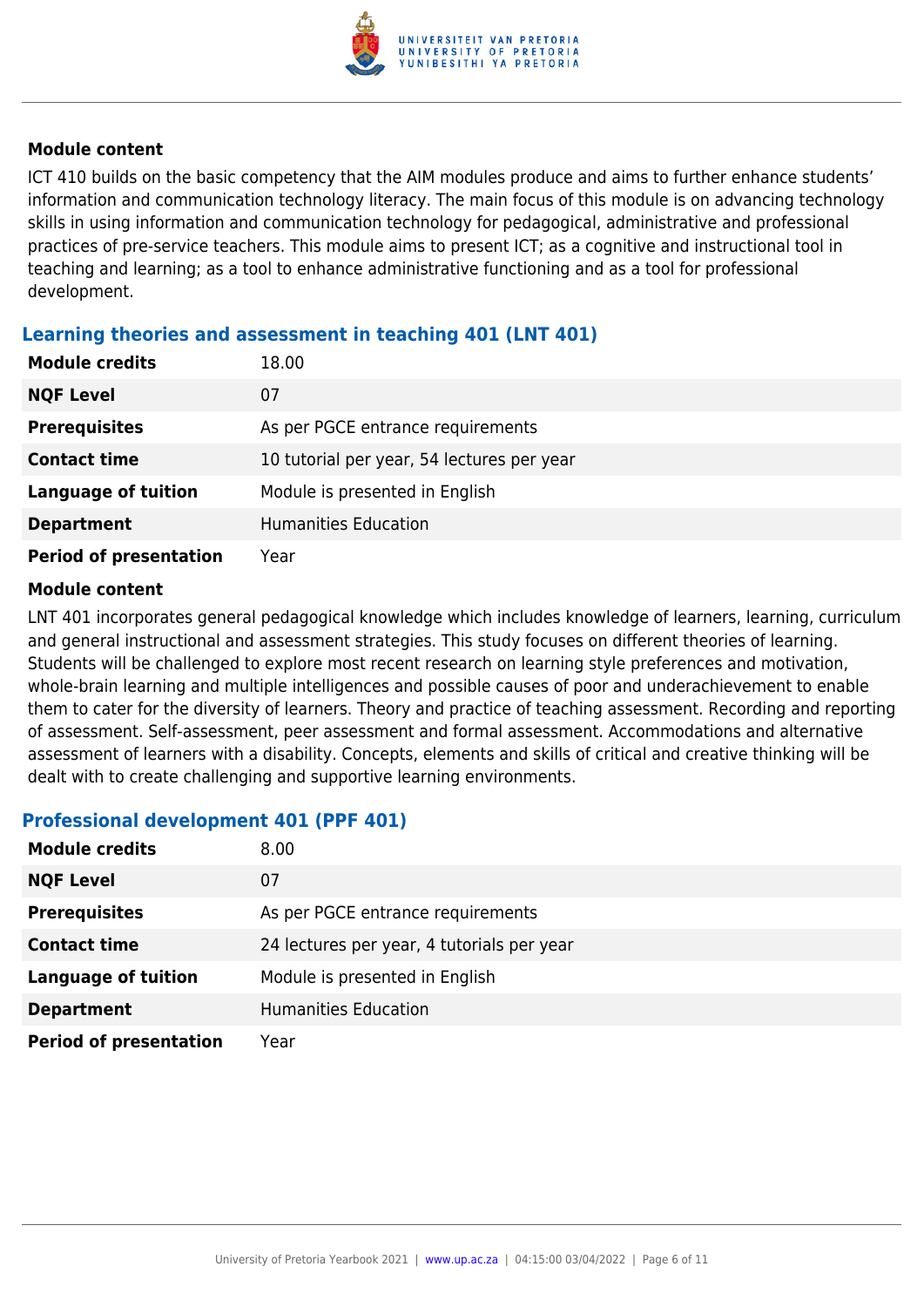

This module is specifically designed to facilitate the integration of all content in the PGCE course. The principle objective of this module is to assist in your holistic development as a professional teacher. The purpose of this module is to introduce students to professional practice within the school context. Secondly, the aim is to facilitate assimilation and connection between knowledge and skills that have been obtained in the PGCE course as a whole. This is done in order for student-teachers to create a personalised and integrated professional practice theory. Through this development student-teachers then practice the skill of being reflective practitioners.

# **Teaching Practice 410 (PRO 410)**

| <b>Module credits</b>         | 12.00                                                                |
|-------------------------------|----------------------------------------------------------------------|
| <b>NQF Level</b>              | 07                                                                   |
| <b>Prerequisites</b>          | Acceptable academic performance in applicable specialization module. |
| <b>Contact time</b>           | 20 other contact sessions per week                                   |
| <b>Language of tuition</b>    | Separate classes for Afrikaans and English                           |
| <b>Department</b>             | <b>Humanities Education</b>                                          |
| <b>Period of presentation</b> | Quarter 2                                                            |

### **Module content**

This is the first official full-time module where students fully engage in teaching within the professional school environment under the mentorship of an experienced teacher as well as an experienced mentor lecturer for a period of 6 weeks in the second term of the school year. The students need to take responsibility for individual and solo teaching in their respective specialization courses. The main focus is on general classroom practice, school administration, extra-mural activities and to act as responsible citizens within the school environment. Community Engagement / Service Learning.

# **Teaching Practice 420 (PRO 420)**

| <b>Module credits</b>         | 12.00                                                                |
|-------------------------------|----------------------------------------------------------------------|
| <b>NQF Level</b>              | 07                                                                   |
| <b>Prerequisites</b>          | Acceptable academic performance in applicable specialization module. |
| <b>Contact time</b>           | 2 practicals per week, 20 other contact sessions per week            |
| <b>Language of tuition</b>    | Separate classes for Afrikaans and English                           |
| <b>Department</b>             | Humanities Education                                                 |
| <b>Period of presentation</b> | Quarter 3                                                            |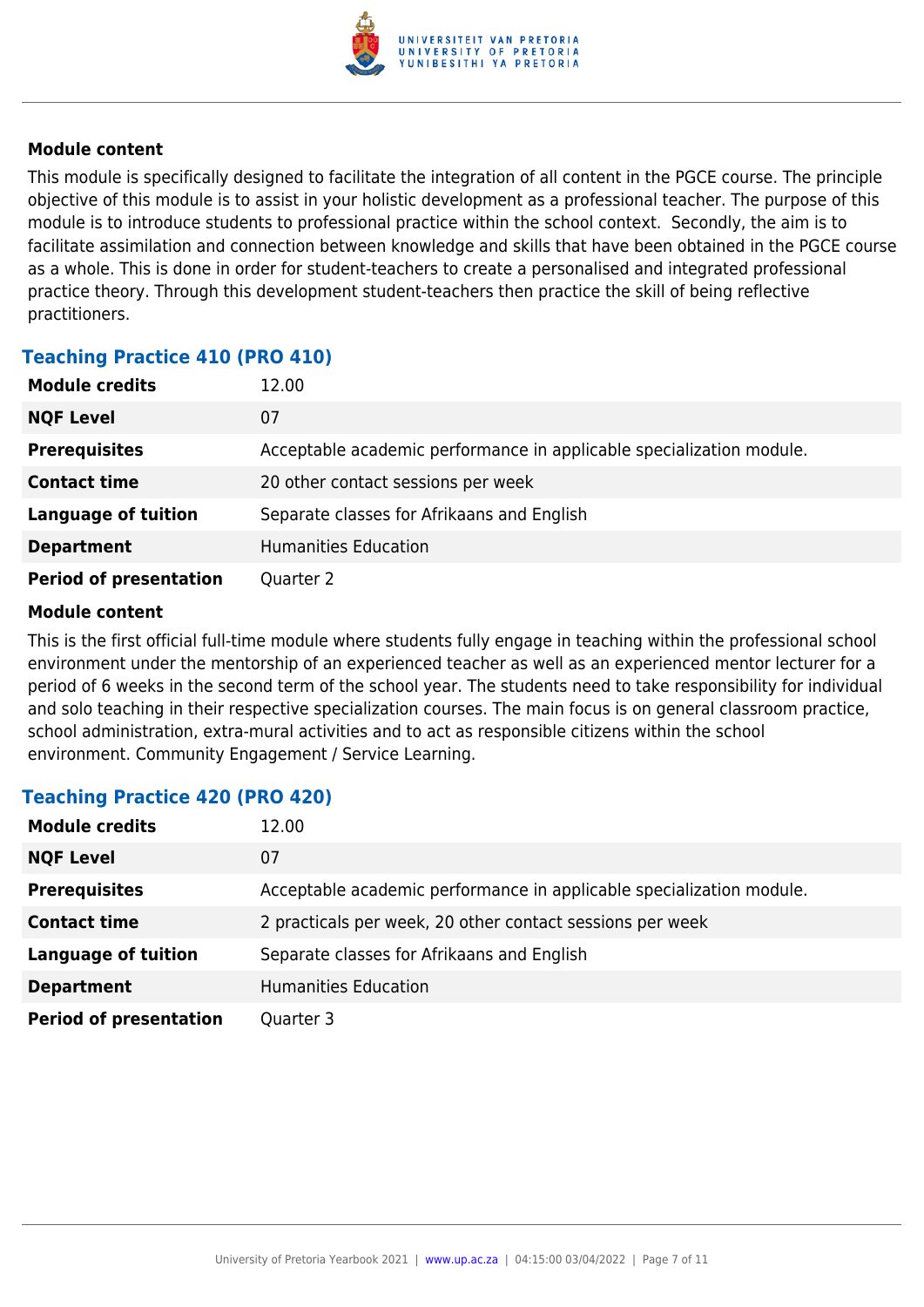

This is the first official full-time module where students fully engage in teaching within the professional school environment under the mentorship of an experienced teacher as well as an experienced mentor lecturer for a period of 6 weeks in the third term of the school year. The students need to take responsibility for individual and solo teaching in their respective specialization courses. The main focus is on general classroom practice, school administration, extra-mural activities and to act as responsible citizens within the school environment. Community Engagement / Service Learning.

# **Elective modules**

### **Intermediate Phase Studies 400 (IPH 400)**

| <b>Module credits</b>         | 12.00                                                       |
|-------------------------------|-------------------------------------------------------------|
| <b>NQF Level</b>              | 07                                                          |
| <b>Prerequisites</b>          | As per PGCE entrance requirements (mathematics requirement) |
| <b>Contact time</b>           | 48 lectures per year, 7 tutorials per year                  |
| <b>Language of tuition</b>    | Separate classes for Afrikaans and English                  |
| <b>Department</b>             | Humanities Education                                        |
| <b>Period of presentation</b> | Year                                                        |

### **Module content**

To expose students to approaches, theories and issues relating to the Intermediate Phase learner. The module also focuses on curriculum matters (including those pertaining to Mathematics) as well as classroom management. The module focuses on phase specific theories, classroom communication/management/discipline, early identification, curriculum adaptation/support/referral as well as Fundamental Mathematics focused on the IP Mathematics curriculum.

# **Life skills 411 (IPH 411)**

| <b>Module credits</b>         | 8.00                                       |
|-------------------------------|--------------------------------------------|
| <b>NQF Level</b>              | 07                                         |
| <b>Prerequisites</b>          | As per PGCE entrance requirements.         |
| <b>Contact time</b>           | 24 lectures per year, 4 tutorials per year |
| <b>Language of tuition</b>    | Separate classes for Afrikaans and English |
| <b>Department</b>             | <b>Humanities Education</b>                |
| <b>Period of presentation</b> | Year                                       |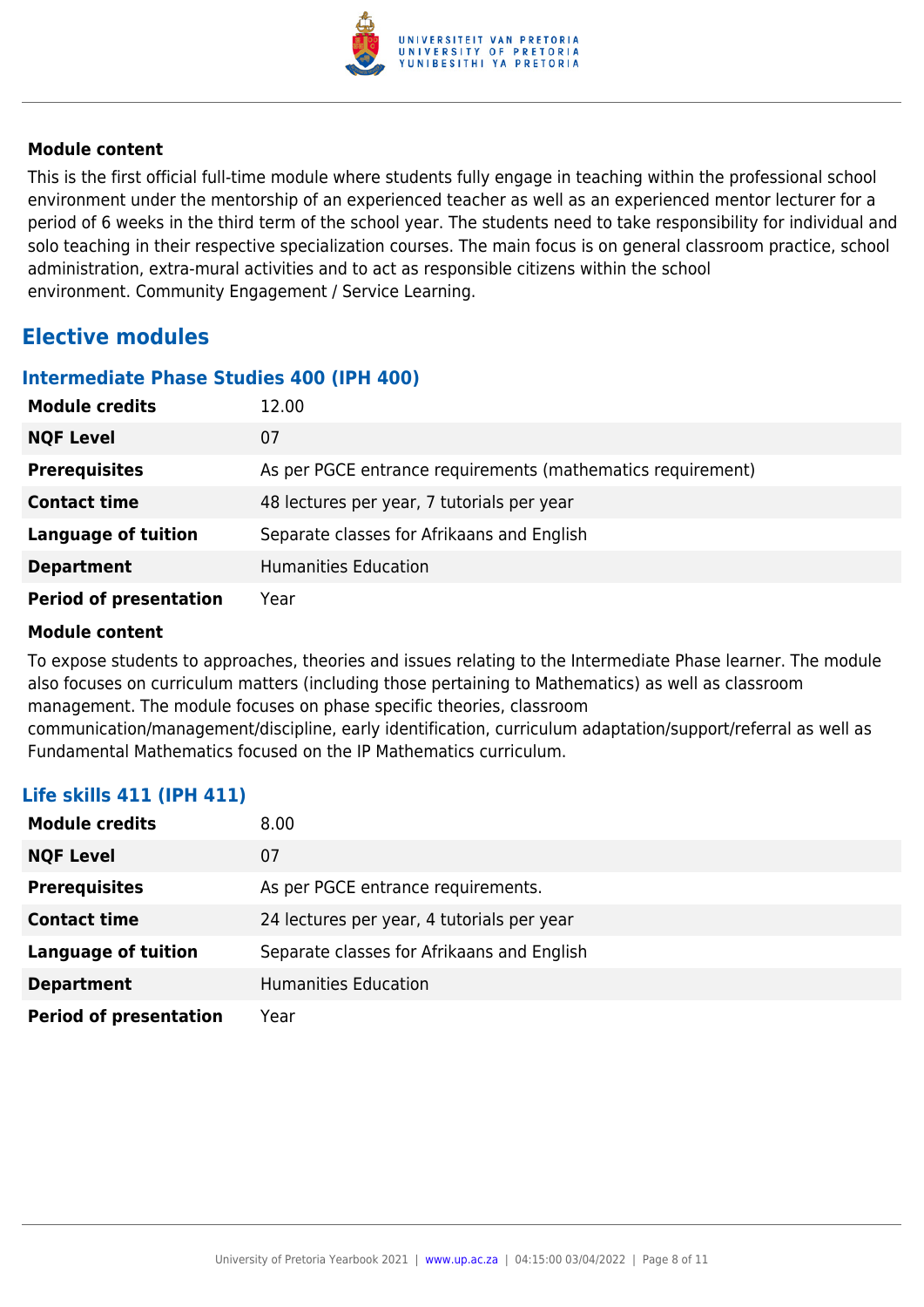

The focus of IPH 411 is to build the confidence of prospective Life Skills teachers so that they are able to attend to needs, values, beliefs and responsibilities empowering learners to make informed decisions. Student-teachers develop sound teaching practice skills (micro-teaching), curriculum differentiation, content and teaching plans (CAPS) and appropriate informal, formal assessment of content as well as recording, reporting and moderation of assessment. Student teachers are expected to create and gather age-appropriate resource materials as part of their final assessment in this course.

# **Mathematics 412 (IPH 412)**

| <b>Module credits</b>         | 8.00 <sub>1</sub>                            |
|-------------------------------|----------------------------------------------|
| <b>NQF Level</b>              | 07                                           |
| <b>Prerequisites</b>          | As per PGCE entrance requirements.           |
| <b>Contact time</b>           | 24 lectures per year, 4 tutorials per year   |
| <b>Language of tuition</b>    | Separate classes for Afrikaans and English   |
| <b>Department</b>             | Science Mathematics and Technology Education |
| <b>Period of presentation</b> | Year                                         |

#### **Module content**

IPH 412 entails a thorough overview of the learning content with specific focus on practical application as prescribed by the CAPS and the National Curriculum Statement documents. Mathematics in the Intermediate Phase covers five Content Areas including numbers, operations and relationships; patterns, functions and algebra; space and shape (Geometry); measurement and data handling. With the 5 content areas as backdrop, student-teachers must develop sound teaching practice skills (micro-teaching), curriculum differentiation, content and teaching plans (CAPS) and appropriate informal, formal assessment of content as well as recording, reporting and moderation of assessment.

# **Social Sciences 414 (IPH 414)**

| <b>Module credits</b>         | 8.00                                       |
|-------------------------------|--------------------------------------------|
| <b>NQF Level</b>              | 07                                         |
| <b>Prerequisites</b>          | As per PGCE entrance requirements.         |
| <b>Contact time</b>           | 24 lectures per year, 4 tutorials per year |
| <b>Language of tuition</b>    | Separate classes for Afrikaans and English |
| <b>Department</b>             | <b>Humanities Education</b>                |
| <b>Period of presentation</b> | Year                                       |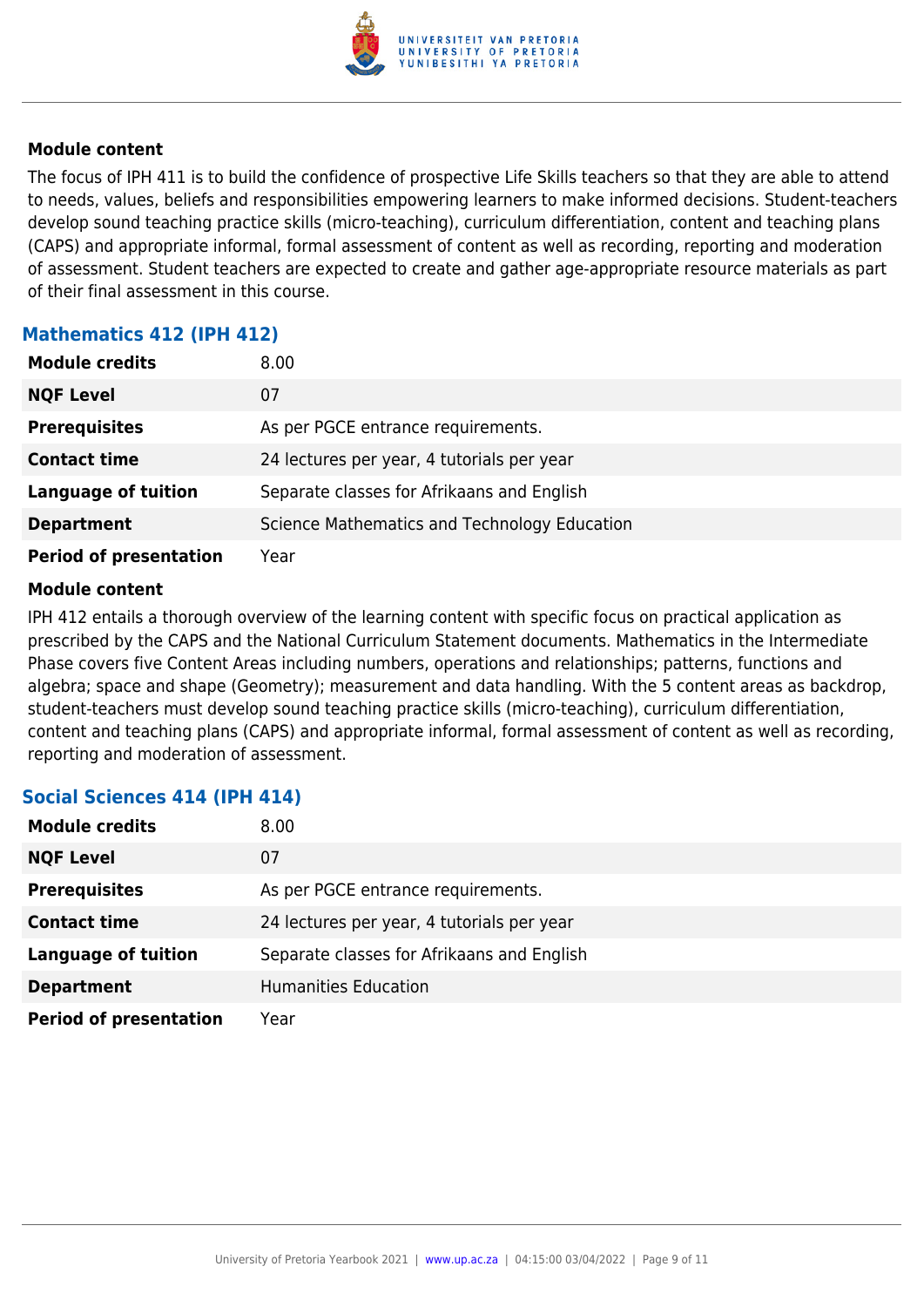

IPH 414 entails a thorough overview of the learning content with specific focus on practical application as prescribed by the CAPS and the National Curriculum Statement documents. This Social Sciences curriculum aims to provide opportunities for learners to look at their own worlds with fresh, critical eyes and perhaps more importantly, it aims to introduce learners to a world beyond their everyday realities. Student-teachers must develop sound teaching practice skills (micro-teaching), curriculum differentiation, content and teaching plans (CAPS) and appropriate informal, formal assessment of content as well as recording, reporting and moderation of assessment.

# **Intermediate Phase Language teaching 416 (IPH 416)**

| <b>Module credits</b>         | 12.00                                                     |
|-------------------------------|-----------------------------------------------------------|
| <b>NQF Level</b>              | 07                                                        |
| <b>Prerequisites</b>          | As per PGCE entrance requirements (Language requirement). |
| <b>Contact time</b>           | 48 lectures per year, 7 tutorials per year                |
| <b>Language of tuition</b>    | Separate classes for Afrikaans and English                |
| <b>Department</b>             | <b>Humanities Education</b>                               |
| <b>Period of presentation</b> | Year                                                      |

### **Module content**

IPH 416 offers specialization in First language teaching in one of the official languages together with First Additional English Language teaching. 6 credits from this module covers Home Language Teaching and 6 credits cover First Additional Language teaching. Student-teachers must develop sound teaching practice skills (microteaching), curriculum differentiation, content and teaching plans (CAPS) and appropriate informal, formal assessment of content as well as recording, reporting and moderation of assessment.

# **Natural Sciences and Technology 417 (IPH 417)**

| <b>Module credits</b>         | 8.00                                         |
|-------------------------------|----------------------------------------------|
| <b>NQF Level</b>              | 07                                           |
| <b>Prerequisites</b>          | As per PGCE entrance requirements.           |
| <b>Contact time</b>           | 24 lectures per year, 4 tutorials per year   |
| <b>Language of tuition</b>    | Separate classes for Afrikaans and English   |
| <b>Department</b>             | Science Mathematics and Technology Education |
| <b>Period of presentation</b> | Year                                         |